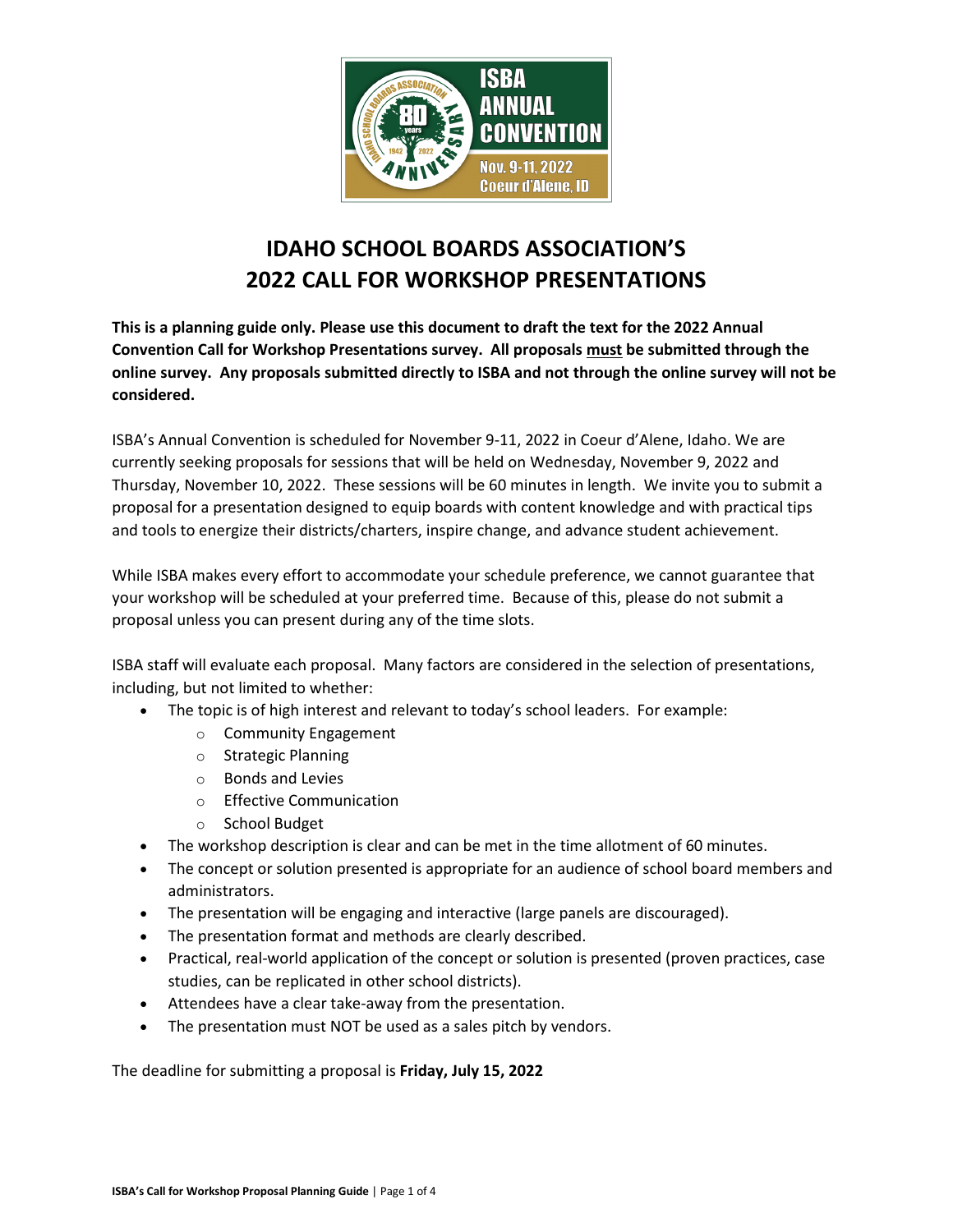### CONTACT INFORMATION

- 1. Name of person submitting survey
- 2. Title
- 3. Organization Name
- 4. Address
- 5. Phone Number
- 6. Email

### WORKSHOP INFORMATION

- 7. What is the title of your session? (ISBA reserves the right to edit.)
- 8. Please provide a brief (100 words or fewer) description of your session for the program to be included in our convention book. (ISBA reserves the right to edit.)
- 9. Please explain the learning objectives or main takeaway for attendees.
- 10. Have you presented this workshop within the last two years?
- 11. If you answered "yes" to the question above, please provide details.
- 12. As with past conventions, ISBA will have structured workshop tracks. These tracks are designed to guide attendees through the many workshop options by the role the attendee fills. Please indicate whether your workshop would be applicable to the following groups.

|                                 | <b>Applicable</b> | <b>Not Applicable</b> |
|---------------------------------|-------------------|-----------------------|
| <b>Experienced Board Member</b> |                   |                       |
| Board Chair or Vice Chair       |                   |                       |
| New Board Member                |                   |                       |
| Superintendent/Administrator    |                   |                       |
| Clerk                           |                   |                       |
| <b>Business Manager</b>         |                   |                       |
| <b>Charter School</b>           |                   |                       |
| Other (please specify)          |                   |                       |

- 13. Does your presentation promote a service or a product? If yes, please explain.
- 14. Are you an exhibitor? Exhibitor presenters must agree to have their company or organization participate as a paid Exhibit Show exhibitor upon selection of their proposal. The focus of the session must be on a learning topic and not an advertisement for their company or organization. Sales pitches disguised as presentations will not be considered.
	- Yes
	- No
- 15. Please indicate the presentation style:
	- Lecture: Presenters focus on a specific topic and present to the attendees
	- Interactive: Provides an extended opportunity for participant engagement
	- Roundtable: Presenters briefly introduce an idea or issue they wish to explore, and then open the discussion for input and exchange of ideas among attendees
	- Panel Discussion: Discussion focuses on a specific topic amongst a selected group of panelists
	- Other (please specify)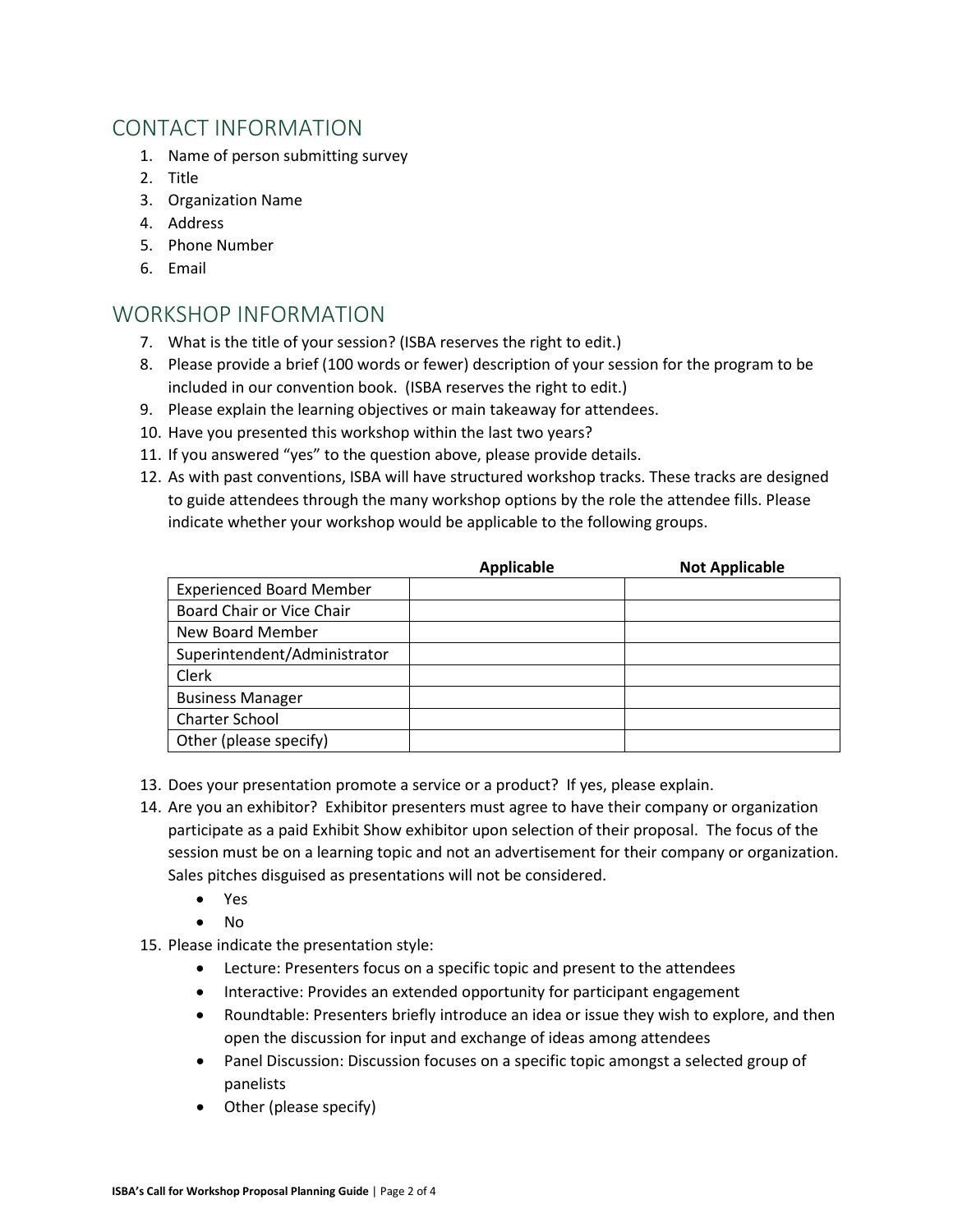## WORKSHOP SCHEDULE

- 16. Workshops will be held on Wednesday, Nov. 9 and Thursday, Nov. 10. Please indicate your preferred time to present. Please note that ISBA tries to accommodate your preference, but we cannot guarantee we will be able to do so. Therefore, please do not submit a proposal unless you are able to present on either day of the convention on which workshops are held.
	- Wednesday afternoon
	- Thursday morning
	- Thursday afternoon
	- I have no preference for the day/time I present

### ROOM SET-UP, AUDIO-VISUAL EQUIPMENT, AND INTERNET NEEDS

17. All session rooms are equipped with a screen, A/V cart with a standard length extension cord, and presenter table. **Presenters must provide their own laptop and projector.** Also, if presenters need sound or internet access, it is their responsibility to make arrangements or provide the necessary equipment. Presenters are responsible for all arrangements, audio-visual equipment, and all expenses necessary for participation, including handouts.

By marking this section, you indicate that you have read and understand the room and equipment set up. You also understand that you need to bring your own computer, projector, speakers, and handouts should you need those items.

#### PRESENTER INFORMATION

Presenter #1. The first presenter is the primary contact person and will share important information with the other presenters (if applicable).

- 18. Name
- 19. Title
- 20. Organization Name
- 21. Address
- 22. Phone Number
- 23. Email
- 24. Is someone else presenting with you?
	- Yes
	- No

Presenter #2

- 25. Name
- 26. Title
- 27. Organization Name
- 28. Address
- 29. Phone Number
- 30. Email
- 31. Will there be any additional presenters?
	- Yes
	- No
- Presenter #3
	- 32. Name